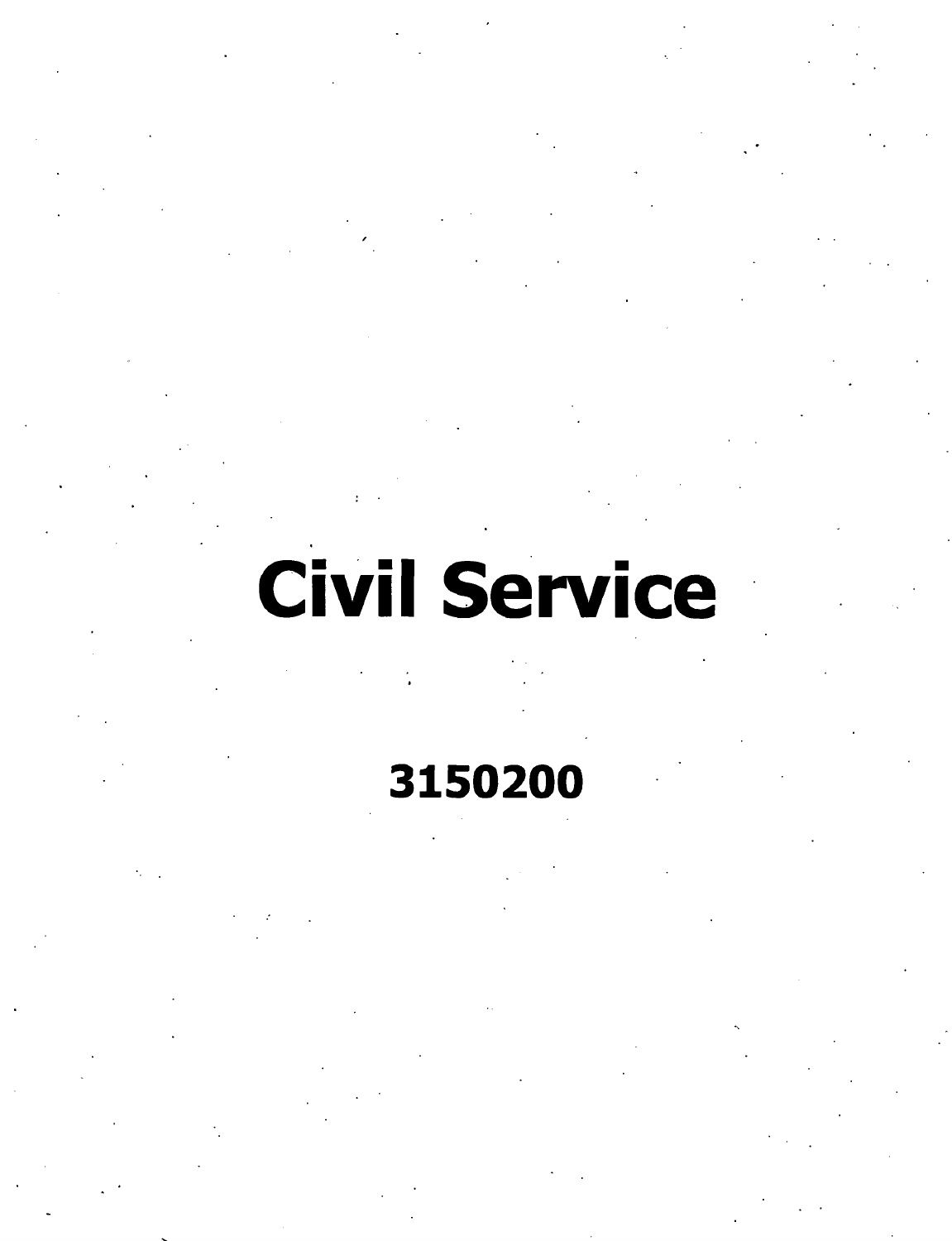$\mathcal{L}_{\mathcal{A}}$  $\mathcal{L}^{\pm}$ 

| <b>New York State Consultant Services</b><br><b>Contractor's Annual Employment Report</b><br>Report Period: April 1, 2019 to March 31, 2020                                                                                                                                                                                                                                                                                                                                                                                                       |                  |                               |                                     |  |  |
|---------------------------------------------------------------------------------------------------------------------------------------------------------------------------------------------------------------------------------------------------------------------------------------------------------------------------------------------------------------------------------------------------------------------------------------------------------------------------------------------------------------------------------------------------|------------------|-------------------------------|-------------------------------------|--|--|
| Contracting State Agency Name: NYS Department of Civil Service<br>Contract Number: C000588<br><b>Agency Business Unit: DCS01</b><br>Contract Term: 07/01/2013 to 09/12/2019<br>Agency Department ID: 3150000<br><b>Contractor Name: International Business Machines Corporation</b><br>Contractor Address: 100 Phoenix Drive, Ann Arbor, MI 48108<br>Description of Services Being Provided: IBM Watson Health provides a Decision Support<br>System to assist DCS in the evaluation of the various health plans NYSHIP offers to its<br>members. |                  |                               |                                     |  |  |
| Scope of Contract (Choose one that best fits):<br>$\Box$ Evaluation<br>Research<br>$\boxtimes$ Analysis<br>Training<br>Data Processing<br>□ Computer Programming<br>Other IT consulting<br><b>Architect Services</b><br>Surveying<br><b>Environmental Services</b><br>Engineering<br>$\mathbf{1}$<br><b>Health Services</b><br>Mental Health Services<br><b>Other Consulting</b><br>Accounting<br>$\Box$ Legal<br>Auditing<br>$\Box$ Paralegal                                                                                                    |                  |                               |                                     |  |  |
|                                                                                                                                                                                                                                                                                                                                                                                                                                                                                                                                                   | <b>Number of</b> | <b>Number of</b>              | <b>Amount Payable</b>               |  |  |
| <b>Employment Category</b><br><b>Employees</b>                                                                                                                                                                                                                                                                                                                                                                                                                                                                                                    |                  |                               |                                     |  |  |
|                                                                                                                                                                                                                                                                                                                                                                                                                                                                                                                                                   | 2.00             | <b>Hours Worked</b><br>469.20 | <b>Under the Contract</b><br>\$0.00 |  |  |
| 11-9199.00 Managers, All Other<br>11-1021.00 - General and Operations                                                                                                                                                                                                                                                                                                                                                                                                                                                                             |                  |                               |                                     |  |  |
| <b>Managers</b>                                                                                                                                                                                                                                                                                                                                                                                                                                                                                                                                   | 1.00             | 7.10                          | \$0.00                              |  |  |
| 13-1111.00 - Management Analysts                                                                                                                                                                                                                                                                                                                                                                                                                                                                                                                  | 10.00            | 436.80                        | \$0.00                              |  |  |
| 41-9099.00 - Sales and Related                                                                                                                                                                                                                                                                                                                                                                                                                                                                                                                    | 3.00             | 380.00                        | \$0.00                              |  |  |
| <b>Workers, All Other</b><br>43-9199.00 - Office and Administrative<br>Support Workers, All Other                                                                                                                                                                                                                                                                                                                                                                                                                                                 | 1.00             | 3.00                          | \$0.00                              |  |  |
| 43-5061.00 - Production, Planning, and                                                                                                                                                                                                                                                                                                                                                                                                                                                                                                            | 1.00             | 1.00                          | \$0.00                              |  |  |
| <b>Expediting Clerks</b>                                                                                                                                                                                                                                                                                                                                                                                                                                                                                                                          |                  |                               |                                     |  |  |
| Annual fixed fee paid monthly                                                                                                                                                                                                                                                                                                                                                                                                                                                                                                                     | 0.00<br>0.00     | 0.00<br>0.00                  | \$539,389.95                        |  |  |
|                                                                                                                                                                                                                                                                                                                                                                                                                                                                                                                                                   | 0.00             | 0.00                          | \$0.00<br>\$0.00                    |  |  |
|                                                                                                                                                                                                                                                                                                                                                                                                                                                                                                                                                   | 0.00             | 0.00                          | \$0.00                              |  |  |
|                                                                                                                                                                                                                                                                                                                                                                                                                                                                                                                                                   | 0.00             | 0.00                          | \$0.00                              |  |  |
|                                                                                                                                                                                                                                                                                                                                                                                                                                                                                                                                                   | 0.00             | 0.00                          | \$0.00                              |  |  |
|                                                                                                                                                                                                                                                                                                                                                                                                                                                                                                                                                   | 0.00             | 0.00                          | \$0.00                              |  |  |
| <b>Total this Page</b>                                                                                                                                                                                                                                                                                                                                                                                                                                                                                                                            | 18.00            | 1,297.10                      | \$539,389.95                        |  |  |

Name of person who prepared this report: Alicia Sanchez

Title: Account Executive

Preparer's Signature: \_

Phone #: 916-641-4085

 $\bar{z}$ 

Date Prepared: 5/7/2020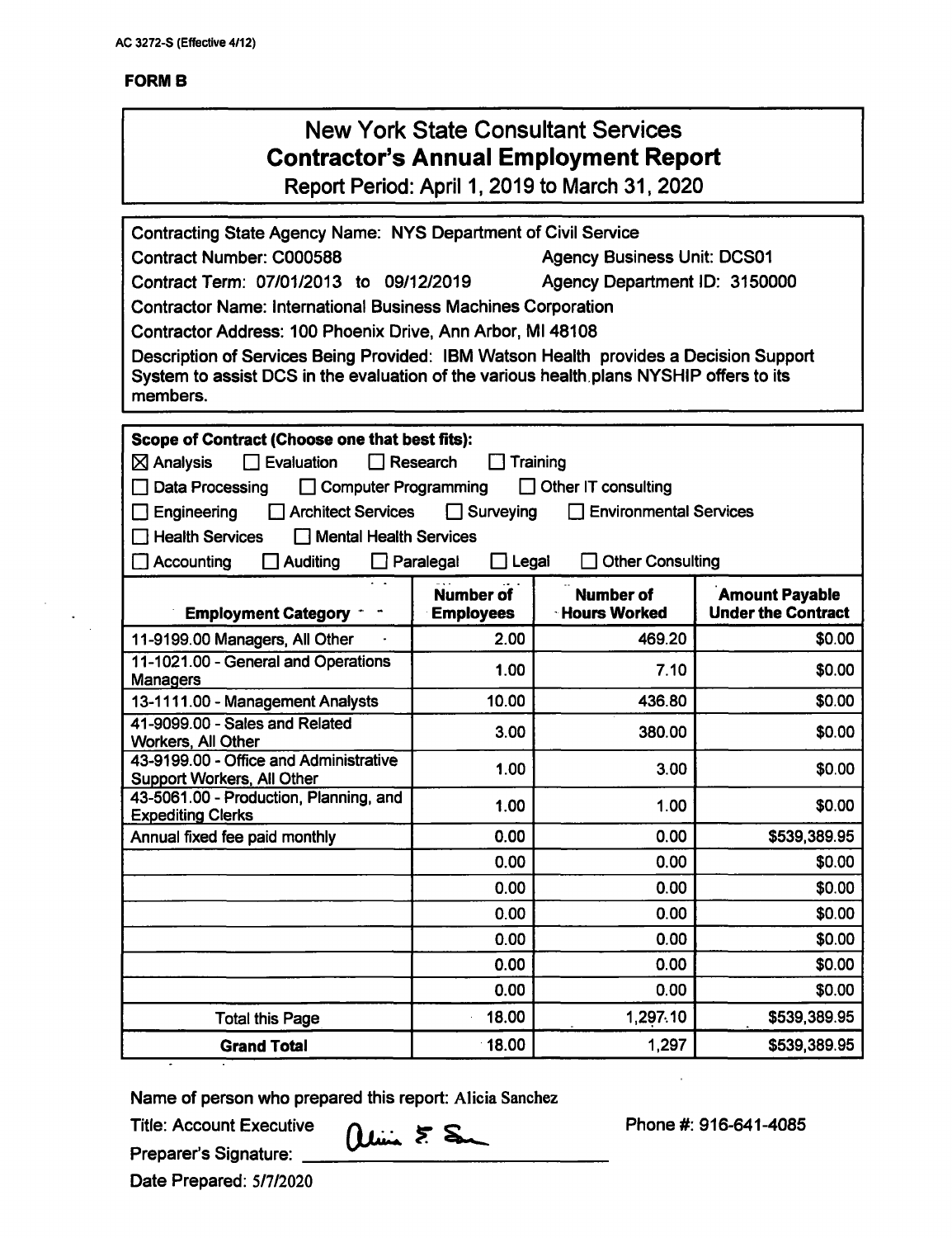### **FORMS**

 $\frac{1}{2}$ 

|                                                                                                |                                      | <b>New York State Consultant Services</b><br><b>Contractor's Annual Employment Report</b><br>Report Period: April 1, 2019 to March 31, 2020 |                                                    |  |
|------------------------------------------------------------------------------------------------|--------------------------------------|---------------------------------------------------------------------------------------------------------------------------------------------|----------------------------------------------------|--|
| Contracting State Agency Name: New York State Department of Civil Service                      |                                      |                                                                                                                                             |                                                    |  |
| Contract Number: C000630<br><b>Agency Business Unit: DCS01</b>                                 |                                      |                                                                                                                                             |                                                    |  |
| Agency Department ID: 3150200<br>Contract Term: 9/1/2014 to 8/31/2019                          |                                      |                                                                                                                                             |                                                    |  |
| <b>Contractor Name: PSI Services LLC</b>                                                       |                                      |                                                                                                                                             |                                                    |  |
| Contractor Address: 611 N. Brand Blvd., 10 <sup>th</sup> floor, Glendale, CA 91203             |                                      |                                                                                                                                             |                                                    |  |
| Description of Services Being Provided: Examination Consulting Services (Job Analysis, Test    |                                      |                                                                                                                                             |                                                    |  |
| Development, and Test Validation for the purposes of updating the NYS Dept. of Civil Service's |                                      |                                                                                                                                             |                                                    |  |
| <b>Entry-Level Firefighter Exam)</b>                                                           |                                      |                                                                                                                                             |                                                    |  |
| Scope of Contract (Choose one that best fits):                                                 |                                      |                                                                                                                                             |                                                    |  |
| $\Box$ Evaluation<br>$\Box$ Analysis                                                           | Research                             | Training                                                                                                                                    |                                                    |  |
| Data Processing<br><b>Computer Programming</b>                                                 |                                      | Other IT consulting                                                                                                                         |                                                    |  |
| <b>Architect Services</b><br>$\Box$ Engineering                                                | $\Box$ Surveying                     | <b>Environmental Services</b>                                                                                                               |                                                    |  |
| $\Box$ Health Services<br><b>Mental Health Services</b>                                        |                                      |                                                                                                                                             |                                                    |  |
| $\Box$ Accounting<br>Auditing                                                                  | $\Box$ Legal<br>Paralegal            | $\boxtimes$ Other Consulting                                                                                                                |                                                    |  |
| <b>Employment Category</b>                                                                     | <b>Number of</b><br><b>Employees</b> | <b>Number of</b><br><b>Hours Worked</b>                                                                                                     | <b>Amount Payable</b><br><b>Under the Contract</b> |  |
| <b>Project Consultant</b>                                                                      | 1.00                                 | 16.00                                                                                                                                       | \$3,000.00                                         |  |
| Director/VP                                                                                    | 1.00                                 | 8.00                                                                                                                                        | \$1,800.00                                         |  |
| <b>Administrative Support</b>                                                                  | 1.00                                 | 16.00                                                                                                                                       | \$800.00                                           |  |
|                                                                                                | 0.00                                 | 0.00                                                                                                                                        | \$0.00                                             |  |
|                                                                                                | 0.00                                 | 0.00                                                                                                                                        | \$0.00                                             |  |
|                                                                                                | 0.00                                 | 0.00                                                                                                                                        | \$0.00                                             |  |
|                                                                                                | 0.00                                 | 0.00                                                                                                                                        | \$0.00                                             |  |
|                                                                                                | 0.00                                 | 0.00                                                                                                                                        | \$0.00                                             |  |
|                                                                                                | 0.00                                 | 0.00                                                                                                                                        | \$0.00                                             |  |
|                                                                                                | 0.00                                 | 0.00                                                                                                                                        | \$0.00                                             |  |
|                                                                                                | 0.00                                 | 0.00                                                                                                                                        | \$0.00                                             |  |
|                                                                                                | 0.00                                 | 0.00                                                                                                                                        | \$0.00                                             |  |
|                                                                                                | 0.00                                 | 0.00                                                                                                                                        | \$0.00                                             |  |
| <b>Total this Page</b>                                                                         | 3.00                                 | 40.00                                                                                                                                       | \$5,600.00                                         |  |
| <b>Grand Total</b>                                                                             |                                      |                                                                                                                                             |                                                    |  |

**Name of person who prepared this report:** Dawn Lambert

**Title: Director, Assessment Design & Analytics Preparer's Signature:** <u>| Alle</u> **Date Prepared:** 5/14/2020

Phone #: 818.847.6180

(Use additional pages, if necessary) example of the example of the example of the example of the example of the example of the example of the example of the example of the example of the example of the example of the examp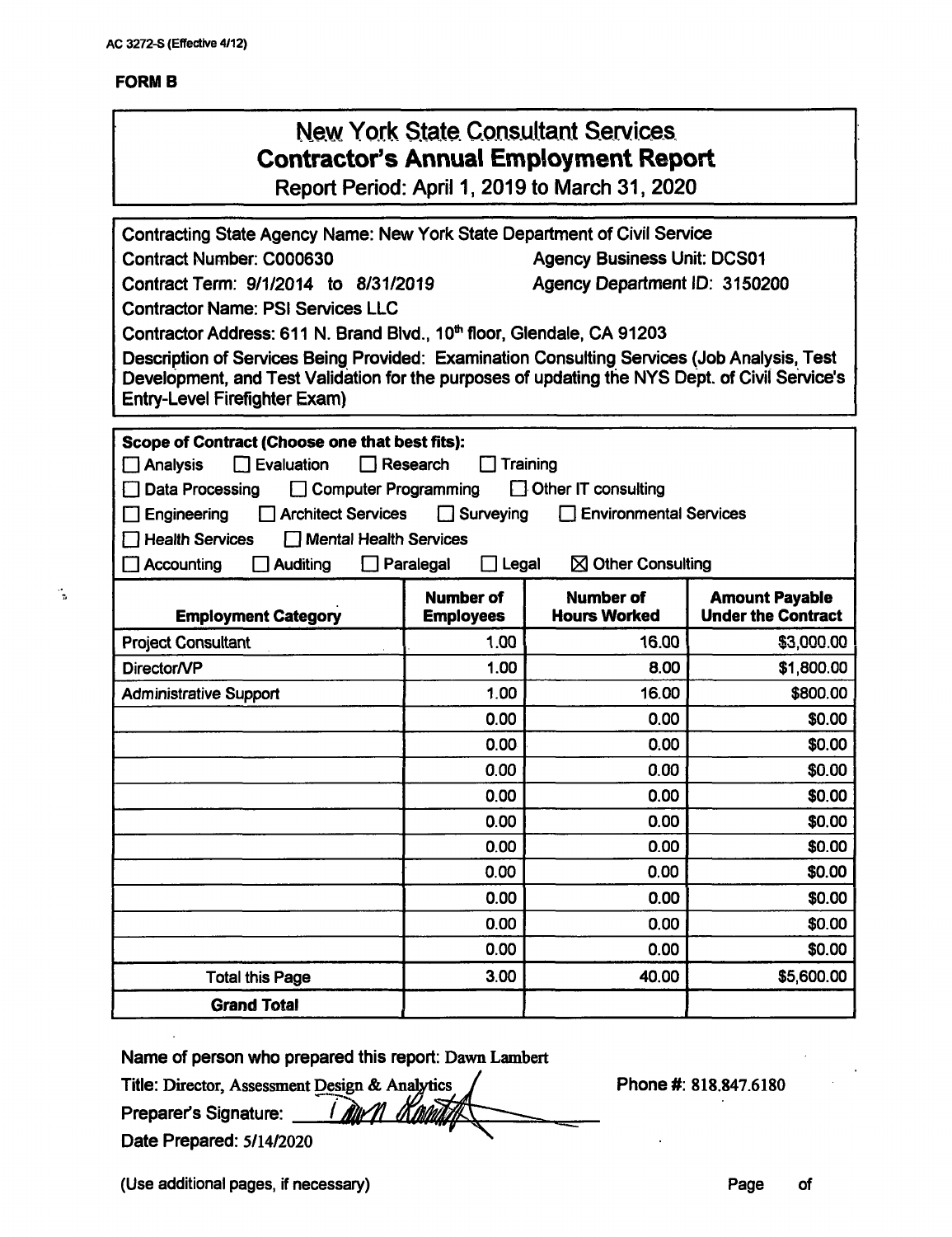# New York State Consultant Services **Contractor's Annual Employment Report**

Report Period: April 1,2019 to March 31, 2020

| Contracting State Agency Name: New York State Department of Civil Service |                                      |                                         |                                                    |  |  |
|---------------------------------------------------------------------------|--------------------------------------|-----------------------------------------|----------------------------------------------------|--|--|
| Contract Number: C000697<br><b>Agency Business Unit: DCS01</b>            |                                      |                                         |                                                    |  |  |
| Contract Term: 07/01/2018 to 6/30/2023<br>Agency Department ID: 3150200   |                                      |                                         |                                                    |  |  |
| <b>Contractor Name: COMPREHENSIVE OCCUPATIONAL MEDICAL</b>                |                                      |                                         |                                                    |  |  |
| Contractor Address: 51 WEBSTER ST., N.TONAWANDA, NY 14120                 |                                      |                                         |                                                    |  |  |
| Description of Services Being Provided: MEDICAL SERVICES                  |                                      |                                         |                                                    |  |  |
|                                                                           |                                      |                                         |                                                    |  |  |
|                                                                           |                                      |                                         |                                                    |  |  |
| Scope of Contract (Choose one that best fits):                            |                                      |                                         |                                                    |  |  |
| $\square$ Analysis<br>$\Box$ Evaluation                                   | $\Box$ Research                      | Training                                |                                                    |  |  |
| Data Processing<br>□ Computer Programming                                 |                                      | $\Box$ Other IT consulting              |                                                    |  |  |
| Engineering<br>Architect Services                                         | Surveying                            | <b>Environmental Services</b>           |                                                    |  |  |
| $\boxtimes$ Health Services<br>Mental Health Services                     |                                      |                                         |                                                    |  |  |
| $\Box$ Accounting<br>Auditing                                             | $\Box$ Paralegal<br>$\Box$ Legal     | <b>Other Consulting</b>                 |                                                    |  |  |
| <b>Employment Category</b>                                                | <b>Number of</b><br><b>Employees</b> | <b>Number of</b><br><b>Hours Worked</b> | <b>Amount Payable</b><br><b>Under the Contract</b> |  |  |
| <b>PHYSICAN</b>                                                           | 1.00                                 | .124.00                                 | \$34,100.00                                        |  |  |
| <b>NURSES</b>                                                             | 2.00                                 | 0.00                                    | \$0.00                                             |  |  |
| <b>ACCOUNTING</b>                                                         | 1.00                                 | 0.00                                    | \$0.00                                             |  |  |
| PSYCHIATRY CONSULTANT                                                     | 0.00                                 | 13.00                                   | \$3,600.00                                         |  |  |
| <b>NEUROPSYCHOLOGY</b><br><b>CONSULTANT</b>                               | 0.00                                 | 75.00                                   | \$7,500.00                                         |  |  |
|                                                                           | 0.00                                 | 0.00                                    | \$0.00                                             |  |  |
|                                                                           | 0.00                                 | 0.00                                    | \$0.00                                             |  |  |
|                                                                           | 0.00                                 | 0.00                                    | \$0.00                                             |  |  |
|                                                                           | 0.00                                 | 0.00                                    | \$0.00                                             |  |  |
|                                                                           | 0.00                                 | 0.00                                    | \$0.00                                             |  |  |
|                                                                           | 0.00                                 | 0.00                                    | \$0.00                                             |  |  |
|                                                                           | 0.00                                 | 0.00                                    | \$0.00                                             |  |  |
|                                                                           | 0.00                                 | 0.00                                    | \$0.00                                             |  |  |
| <b>Total this Page</b>                                                    | 4.00                                 | 212.00                                  | \$45,200.00                                        |  |  |
| <b>Grand Total</b>                                                        |                                      |                                         |                                                    |  |  |

Name of person who prepared this report: JAYNE PLAYFAIR

Title: BOOKEEPER..........

Preparer's Signature: Date Prepared: 05/14/2020 <u>Jayns a flayta</u>

Phone #: 716-692-6541

(Use additional pages, if necessary) example the state of the Page 1 of 1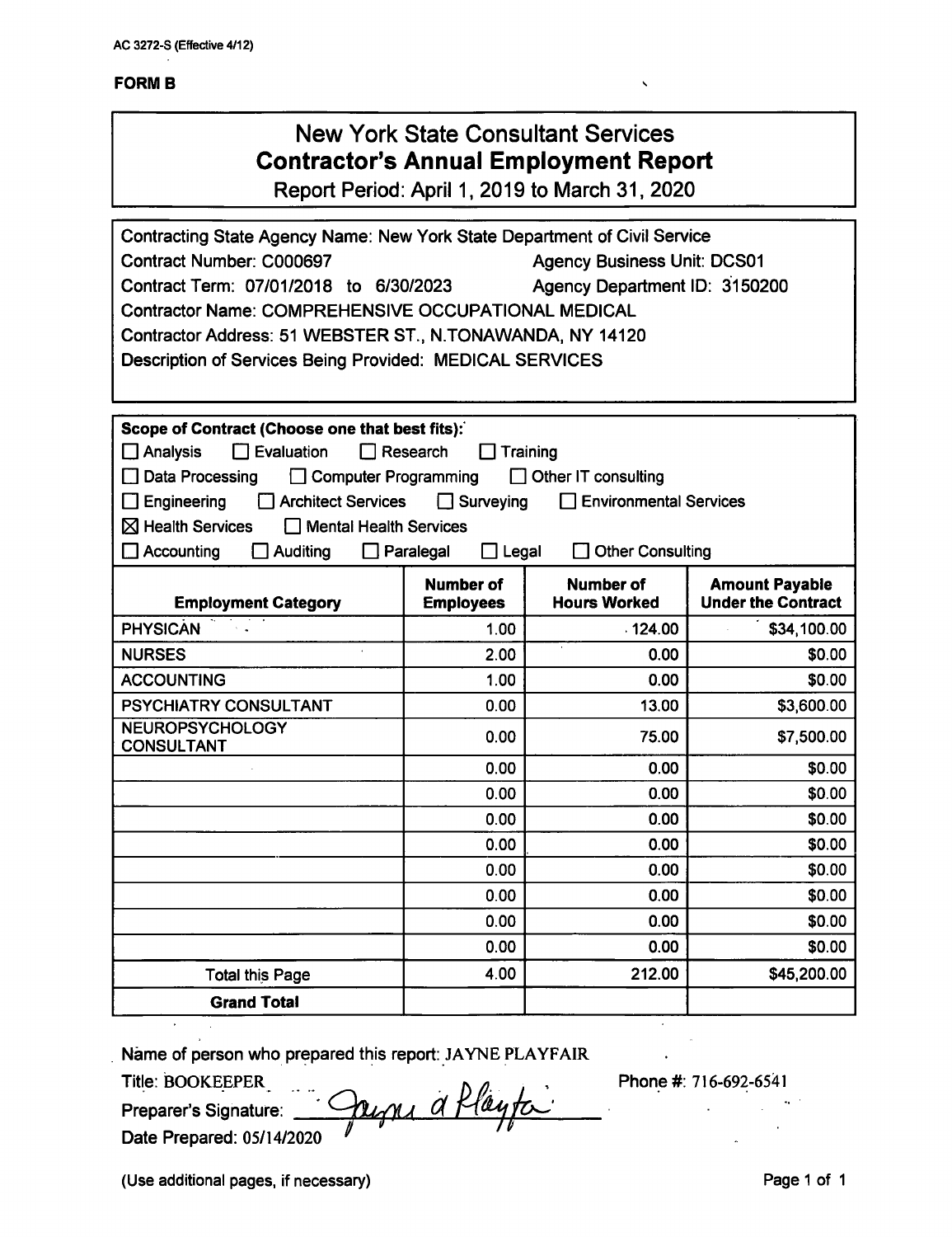# New York State Consultant Services **Contractor's Annual Employment Report**

Report Period: April 1, 2019 to March 31, 2020

| Contracting State Agency Name: NYS Department of Civil Service<br>Contract Number: C000700<br>Contract Term: 07/31/2018 to 06/30/2023<br><b>Contractor Name: Industrial Medicine Associates, PC</b><br>Contractor Address: 660 White Plains Road, Suite 630 Tarrytown NY 10591<br>Description of Services Being Provided: Employee Health Service (IME) |                                      | <b>Agency Business Unit: DCS01</b><br><b>Agency Department ID:</b> |                                                    |
|---------------------------------------------------------------------------------------------------------------------------------------------------------------------------------------------------------------------------------------------------------------------------------------------------------------------------------------------------------|--------------------------------------|--------------------------------------------------------------------|----------------------------------------------------|
| Scope of Contract (Choose one that best fits):                                                                                                                                                                                                                                                                                                          |                                      |                                                                    |                                                    |
| Evaluation<br>$\square$ Analysis                                                                                                                                                                                                                                                                                                                        | Research                             | Training                                                           |                                                    |
| Data Processing<br><b>Computer Programming</b><br>$\Box$ Architect Services<br>Engineering                                                                                                                                                                                                                                                              | $\Box$ Surveying                     | Other IT consulting<br><b>Environmental Services</b>               |                                                    |
| $\boxtimes$ Health Services<br><b>Mental Health Services</b>                                                                                                                                                                                                                                                                                            |                                      |                                                                    |                                                    |
| □ Accounting<br><b>Auditing</b>                                                                                                                                                                                                                                                                                                                         | $\Box$ Legal<br>Paralegal            | Other Consulting                                                   |                                                    |
|                                                                                                                                                                                                                                                                                                                                                         |                                      |                                                                    |                                                    |
| <b>Employment Category</b>                                                                                                                                                                                                                                                                                                                              | <b>Number of</b><br><b>Employees</b> | Number of<br><b>Hours Worked</b>                                   | <b>Amount Payable</b><br><b>Under the Contract</b> |
| Physicians and Surgeons (1099)                                                                                                                                                                                                                                                                                                                          | 2.00                                 | 11.00                                                              | \$1,270.53                                         |
| Physicians and Surgeons (W2)                                                                                                                                                                                                                                                                                                                            | 6.00                                 | 191.00                                                             | \$38,692.83                                        |
| Clinical Psychologists (1099)                                                                                                                                                                                                                                                                                                                           | 6.00                                 | 307.00                                                             | \$35,629.44                                        |
| <b>Clinical Psychologists (W2)</b>                                                                                                                                                                                                                                                                                                                      | 5.00                                 | 54.50                                                              | \$10,903.61                                        |
| <b>Medical Assistants</b>                                                                                                                                                                                                                                                                                                                               | 16.00                                | 1,848.50                                                           | \$7682.18                                          |
| <b>Receptionists</b>                                                                                                                                                                                                                                                                                                                                    | 16.00                                | 157.50                                                             | \$5,303.25                                         |
| <b>Medical Secretaries - Scheduling</b>                                                                                                                                                                                                                                                                                                                 | 4.00                                 | 209.50                                                             | \$8118.54                                          |
| <b>Billing and Posting Clerks (AP Clerks)</b>                                                                                                                                                                                                                                                                                                           | 4.00                                 | 65.75                                                              | \$3,549.36                                         |
| <b>Medical Records and Health</b><br><b>Information Technicians (Billers)</b>                                                                                                                                                                                                                                                                           | 2.00                                 | 12.50                                                              | \$455.99                                           |
| <b>Medical and Health Services -</b><br>Credentialing                                                                                                                                                                                                                                                                                                   | 2.00                                 | 150.00                                                             | \$10,084.78                                        |
| <b>HR Manager</b>                                                                                                                                                                                                                                                                                                                                       | 1.00                                 | 45.50                                                              | \$4,880.37                                         |
| Payroll and Timekeeping Clerks                                                                                                                                                                                                                                                                                                                          | 3.00                                 | 641.00                                                             | \$49,666.38                                        |
| <b>Accountants</b>                                                                                                                                                                                                                                                                                                                                      | 4.00                                 | 24.50                                                              | \$1,577.49                                         |
| <b>Total this Page</b>                                                                                                                                                                                                                                                                                                                                  | 71.00                                | 3,718.25                                                           | \$177,814.75                                       |
| <b>Grand Total</b>                                                                                                                                                                                                                                                                                                                                      | 71.00                                | 3,790.25                                                           | \$177,814.75                                       |

**Name of person who prepared this report: Lisa Letarte**

**Title: VP of HR & Chief Compliance Officer**

**Phone #: 9143230392**

**Preparer's Signature: Alelmndramjiianonbel»lfofUs. Letarte.',g»;SS**

**Date Prepared: 05/15/2020**

**(Use additional pages, if necessary) Page <sup>1</sup> of <sup>1</sup> •**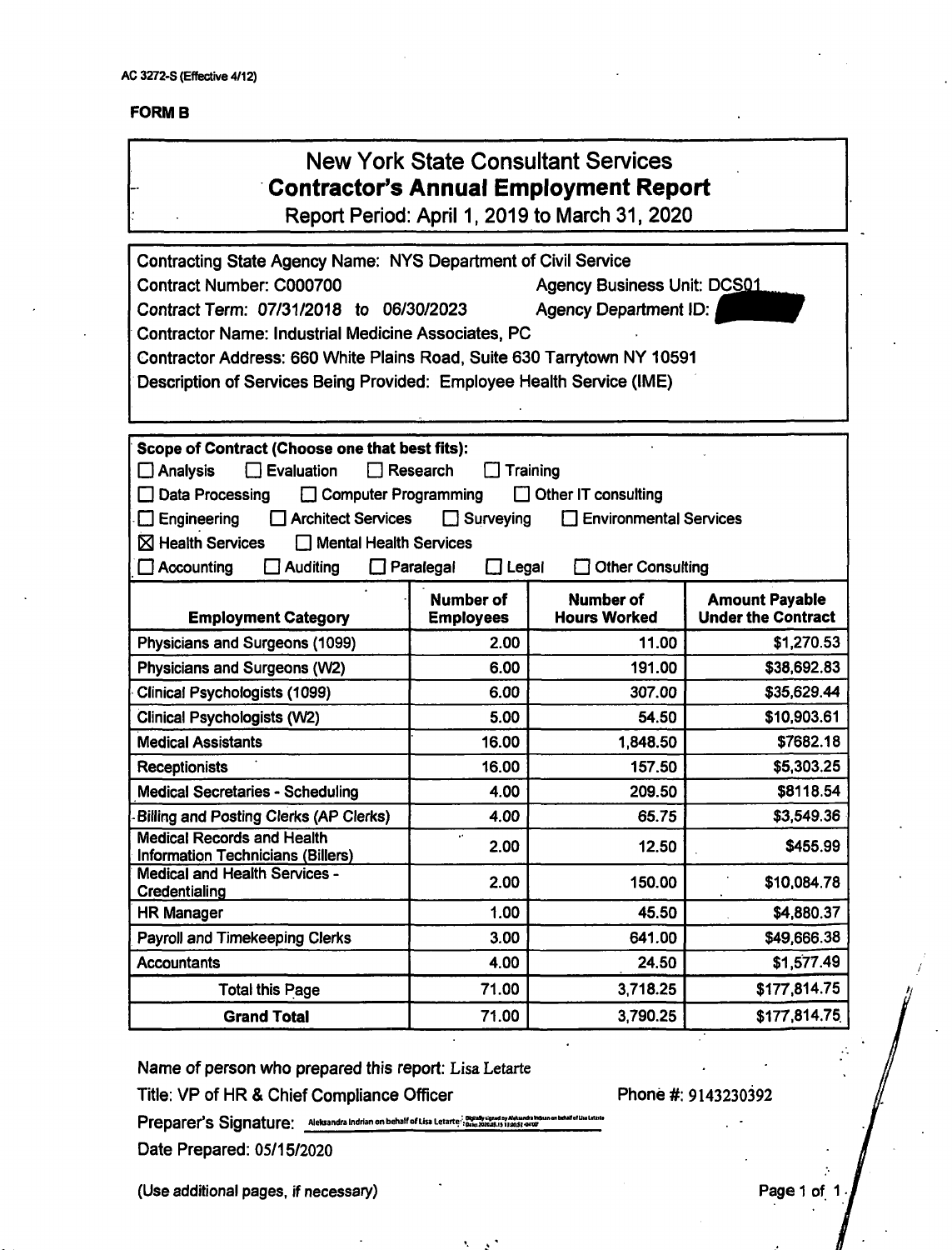| <b>New York State Consultant Services</b> |  |  |
|-------------------------------------------|--|--|
| Contractor's Annual Employment Report i   |  |  |

Report Period: April 1, 2019 to March 31, 2020

| Contracting State Agency Name: NYS Department of Civil Service<br>Contract Number: C000700<br><b>Agency Business Unit: DCS01</b><br><b>Contract Term:</b><br>$\mathcal{L}$<br>to<br><b>Agency Department ID:</b><br>1<br>1<br>L<br><b>Contractor Name: Industrial Medicine Associates, PC</b><br>Contractor Address: 660 White Plains Road, Suite 630 Tarrytown NY 10591<br>Description of Services Being Provided: Employee Health Service (EHS)      |                                      |                                  |                                                    |  |
|--------------------------------------------------------------------------------------------------------------------------------------------------------------------------------------------------------------------------------------------------------------------------------------------------------------------------------------------------------------------------------------------------------------------------------------------------------|--------------------------------------|----------------------------------|----------------------------------------------------|--|
| Scope of Contract (Choose one that best fits):<br>$\square$ Evaluation<br>Research<br>Training<br>$\square$ Analysis<br>Computer Programming<br>Data Processing<br>Other IT consulting<br>Engineering<br><b>Architect Services</b><br>Surveying<br><b>Environmental Services</b><br>LΙ<br>$\boxtimes$ Health Services<br>Mental Health Services<br>$\Box$ Accounting<br>$\Box$ Auditing<br>$\Box$ Paralegal<br>$\Box$ Legal<br><b>Other Consulting</b> |                                      |                                  |                                                    |  |
| <b>Employment Category</b>                                                                                                                                                                                                                                                                                                                                                                                                                             | <b>Number of</b><br><b>Employees</b> | Number of<br><b>Hours Worked</b> | <b>Amount Payable</b><br><b>Under the Contract</b> |  |
| Physicians and Surgeons (1099)                                                                                                                                                                                                                                                                                                                                                                                                                         | 11.00                                | 660.50                           | \$42,883.33                                        |  |
| Physicians and Surgeons (W2)                                                                                                                                                                                                                                                                                                                                                                                                                           | 28.00                                | 3,817.45                         | \$401,408.88                                       |  |
| Clinical Psychologists (1099)                                                                                                                                                                                                                                                                                                                                                                                                                          | 8.00                                 | 488.50                           | \$22,546.15                                        |  |
| <b>Clinical Psychologists (W2)</b>                                                                                                                                                                                                                                                                                                                                                                                                                     | 9.00                                 | 549.50                           | \$25,361.54                                        |  |
| <b>Medical Assistants</b>                                                                                                                                                                                                                                                                                                                                                                                                                              | 11.00                                | 1,240.00                         | \$75,636.99                                        |  |
| <b>Receptionists</b>                                                                                                                                                                                                                                                                                                                                                                                                                                   | 11.00                                | 930.00                           | \$25,486.21                                        |  |
| <b>Medical Secretaries - Scheduling</b>                                                                                                                                                                                                                                                                                                                                                                                                                | 8.00                                 | 1,240.00                         | \$60,540.60                                        |  |
| <b>Billing and Posting Clerks (AP Clerks)</b>                                                                                                                                                                                                                                                                                                                                                                                                          | 3.00                                 | 86.50                            | \$2,592.00                                         |  |
| <b>Medical Records and Health</b><br>Information Technicians (Billers)                                                                                                                                                                                                                                                                                                                                                                                 | 4.00                                 | 21.50                            | \$444.00                                           |  |
| <b>Medical and Health Services -</b><br>Credentialing                                                                                                                                                                                                                                                                                                                                                                                                  | 2.00                                 | 204.00                           | \$13,872.00                                        |  |
| <b>HR Manager</b>                                                                                                                                                                                                                                                                                                                                                                                                                                      | 1.00                                 | 132.00                           | \$14256.00                                         |  |
| 14Payroll and Timekeeping Clerks                                                                                                                                                                                                                                                                                                                                                                                                                       | 3.00                                 | 264.00                           | \$24,552.00                                        |  |
| <b>Accountants</b>                                                                                                                                                                                                                                                                                                                                                                                                                                     | 2.00                                 | 43.50                            | \$2766.44                                          |  |
| <b>Total this Page</b>                                                                                                                                                                                                                                                                                                                                                                                                                                 | 101.00                               | 9,677.45                         | \$712,346.14                                       |  |
| <b>Grand Total</b>                                                                                                                                                                                                                                                                                                                                                                                                                                     | 101.00                               | 9,677.45                         | \$712,346.14                                       |  |

**Name of person who prepared this report: Lisa Letarte**

**Title: VP of HR & Chief Compiiance Officer**

**Phone #: 9143230392**

Preparer's Signature: Aleksandra Indrian on behalf of Lisa Letarte'. Contributed and the property between the ball of the method of the state of the state of the state of the state of the state of the state of the state of

**Date Prepared: 05/15/2020**

**(Use additional pages, if necessary) Page <sup>1</sup> of <sup>1</sup>**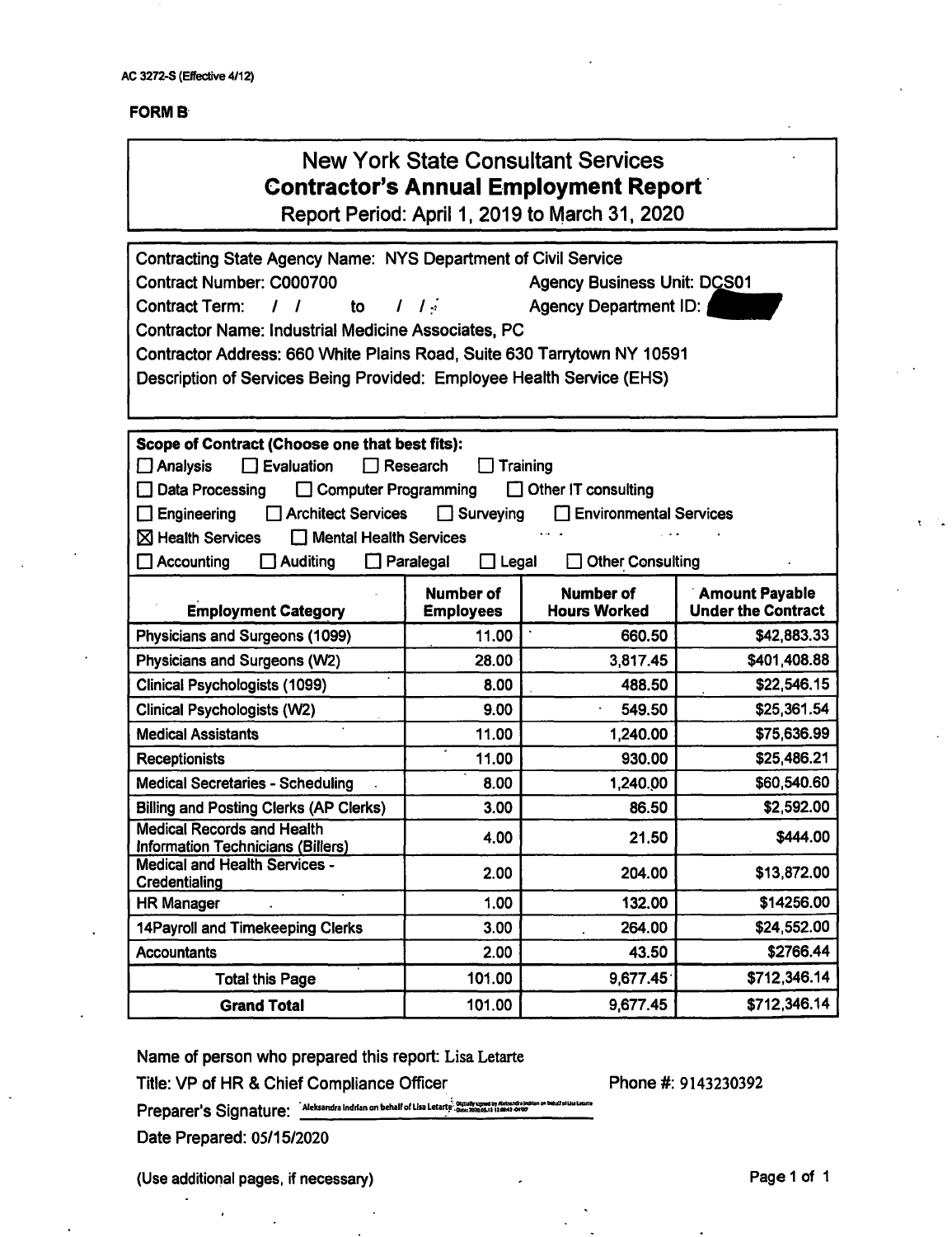| <b>New York State Consultant Services</b><br><b>Contractor's Annual Employment Report</b><br>Report Period: April 1, 2019 to March 31, 2020                                                                                                                                                                                                                                                                                                                                                                                                     |                          |                                         |                                                    |  |
|-------------------------------------------------------------------------------------------------------------------------------------------------------------------------------------------------------------------------------------------------------------------------------------------------------------------------------------------------------------------------------------------------------------------------------------------------------------------------------------------------------------------------------------------------|--------------------------|-----------------------------------------|----------------------------------------------------|--|
| Contracting State Agency Name: NYS Department of Civil Service<br>Contract Number: C000723<br><b>Agency Business Unit: DCS01</b><br>Contract Term: 09/13/2019 to 09/24/24<br>Agency Department ID: 3150000<br><b>Contractor Name: International Business Machines Corporation</b><br>Contractor Address: 100 Phoenix Drive, Ann Arbor, MI 48108<br>Description of Services Being Provided: IBM Watson Health provides a Decision Support<br>System to assist DCS in the evaluation of the various health plans NYSHIP offers to its<br>members. |                          |                                         |                                                    |  |
| Scope of Contract (Choose one that best fits):<br>$\boxtimes$ Analysis<br>$\Box$ Evaluation<br>$\Box$ Research<br>Training<br>Data Processing<br>□ Computer Programming<br>$\Box$ Other IT consulting<br><b>Architect Services</b><br>$\Box$ Surveying<br><b>Environmental Services</b><br>Engineering<br><b>Health Services</b><br>Mental Health Services<br><b>Other Consulting</b><br>$\Box$ Legal<br>Accounting<br>Auditing<br>$\Box$ Paralegal                                                                                             |                          |                                         |                                                    |  |
|                                                                                                                                                                                                                                                                                                                                                                                                                                                                                                                                                 | <b>Number of</b>         |                                         |                                                    |  |
|                                                                                                                                                                                                                                                                                                                                                                                                                                                                                                                                                 |                          | <b>Number of</b><br><b>Hours Worked</b> | <b>Amount Payable</b><br><b>Under the Contract</b> |  |
| <b>Employment Category</b>                                                                                                                                                                                                                                                                                                                                                                                                                                                                                                                      | <b>Employees</b><br>2.00 | 705.20                                  |                                                    |  |
| 11-9199.00 Managers, All Other<br>11-1021.00 - General and Operations                                                                                                                                                                                                                                                                                                                                                                                                                                                                           |                          |                                         | \$0.00                                             |  |
| <b>Managers</b>                                                                                                                                                                                                                                                                                                                                                                                                                                                                                                                                 | 1.00                     | 30.50                                   | \$0.00                                             |  |
| 13-1111.00 - Management Analysts                                                                                                                                                                                                                                                                                                                                                                                                                                                                                                                | 6.00                     | 389.00                                  | \$0.00                                             |  |
| 41-9099.00 - Sales and Related                                                                                                                                                                                                                                                                                                                                                                                                                                                                                                                  | 3.00                     | 418.60                                  | \$0.00                                             |  |
| Workers, All Other<br>43-9199.00 - Office and Administrative<br>Support Workers, All Other                                                                                                                                                                                                                                                                                                                                                                                                                                                      | 1.00                     | 1.50                                    | \$0.00                                             |  |
| 43-5061.00 - Production, Planning, and                                                                                                                                                                                                                                                                                                                                                                                                                                                                                                          | 1.00                     | 3.50                                    | \$0.00                                             |  |
| <b>Expediting Clerks</b><br>Annual fixed fee paid monthly                                                                                                                                                                                                                                                                                                                                                                                                                                                                                       | 0.00                     | 0.00                                    | \$623,855.02                                       |  |
|                                                                                                                                                                                                                                                                                                                                                                                                                                                                                                                                                 | 0.00                     | 0.00                                    | \$0.00                                             |  |
|                                                                                                                                                                                                                                                                                                                                                                                                                                                                                                                                                 | 0.00                     | 0.00                                    | \$0.00                                             |  |
|                                                                                                                                                                                                                                                                                                                                                                                                                                                                                                                                                 | 0.00                     | 0.00                                    | \$0.00                                             |  |
|                                                                                                                                                                                                                                                                                                                                                                                                                                                                                                                                                 | 0.00                     | 0.00                                    | \$0.00                                             |  |
|                                                                                                                                                                                                                                                                                                                                                                                                                                                                                                                                                 | 0.00                     | 0.00                                    | \$0.00                                             |  |
|                                                                                                                                                                                                                                                                                                                                                                                                                                                                                                                                                 | 0.00                     | 0.00                                    | \$0.00                                             |  |
| <b>Total this Page</b>                                                                                                                                                                                                                                                                                                                                                                                                                                                                                                                          | 14.00                    | 1,548.30                                | \$623,855.02                                       |  |

Name of person who prepared this report: Alicia Sanchez

Title: Account Executive

Preparer's Signature:

 $0$ line  $55$ 

Phone #: 916-641-4085

Date Prepared: 5/7/2020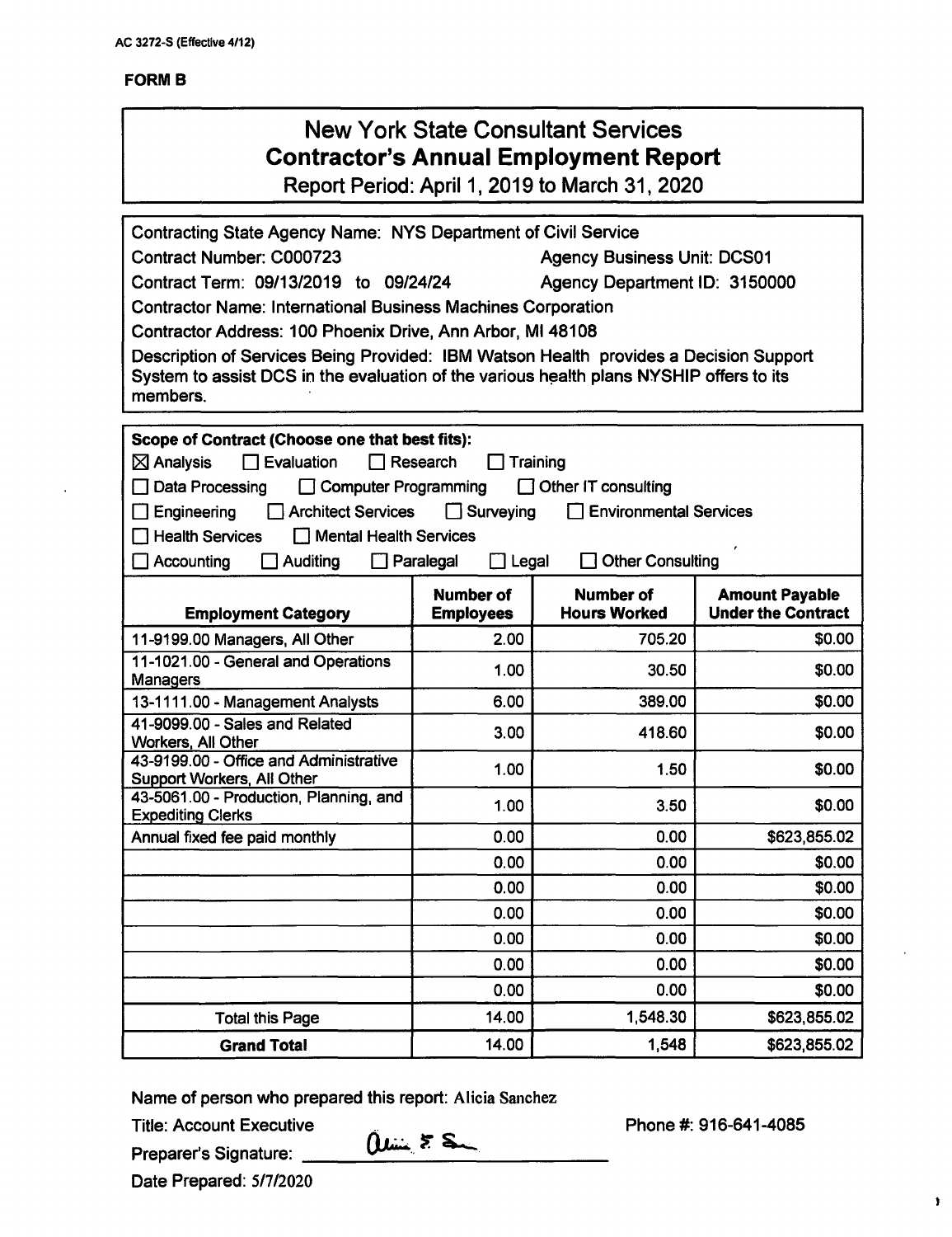| <b>New York State Consultant Services</b><br><b>Contractor's Annual Employment Report</b><br>Report Period: April 1, 2019 to March 31, 2020                                                                                                                                                                                                                                                                                                  |                                      |                                         |                                                    |  |
|----------------------------------------------------------------------------------------------------------------------------------------------------------------------------------------------------------------------------------------------------------------------------------------------------------------------------------------------------------------------------------------------------------------------------------------------|--------------------------------------|-----------------------------------------|----------------------------------------------------|--|
| Contracting State Agency Name: New York State Department of Civil Service<br><b>Contract Number:</b><br><b>Agency Business Unit: DCS01</b><br><b>Contract Term:</b><br>Agency Department ID: 3150200<br>$\prime$<br>to<br>$\sqrt{ }$<br>1<br><b>Contractor Name: WellNow Urgent Care</b><br>Contractor Address: 281 Sanders Creek Pkwy, E Syracuse, NY, 13057<br>Description of Services Being Provided: Healthcare                          |                                      |                                         |                                                    |  |
| Scope of Contract (Choose one that best fits):<br>Evaluation<br>Research<br><b>Analysis</b><br>П<br>Training<br><b>Computer Programming</b><br><b>Other IT consulting</b><br>Data Processing<br><b>Architect Services</b><br>$\Box$ Surveying<br><b>Environmental Services</b><br>Engineering<br><b>X</b> Health Services<br>Mental Health Services<br><b>Other Consulting</b><br><b>Accounting</b><br><b>Auditing</b><br>Paralegal<br>Legal |                                      |                                         |                                                    |  |
|                                                                                                                                                                                                                                                                                                                                                                                                                                              |                                      |                                         |                                                    |  |
| <b>Employment Category</b>                                                                                                                                                                                                                                                                                                                                                                                                                   | <b>Number of</b><br><b>Employees</b> | <b>Number of</b><br><b>Hours Worked</b> | <b>Amount Payable</b><br><b>Under the Contract</b> |  |
| See attachment                                                                                                                                                                                                                                                                                                                                                                                                                               | 0.00                                 | 0.00                                    | \$0.00                                             |  |
|                                                                                                                                                                                                                                                                                                                                                                                                                                              | 0.00                                 | 0.00                                    | \$0.00                                             |  |
|                                                                                                                                                                                                                                                                                                                                                                                                                                              | 0.00                                 | 0.00                                    | \$0.00                                             |  |
|                                                                                                                                                                                                                                                                                                                                                                                                                                              | 0.00                                 | 0.00                                    | \$0.00                                             |  |
|                                                                                                                                                                                                                                                                                                                                                                                                                                              | 0.00                                 | 0.00                                    | \$0.00                                             |  |
|                                                                                                                                                                                                                                                                                                                                                                                                                                              | 0.00                                 | 0.00                                    | \$0.00                                             |  |
|                                                                                                                                                                                                                                                                                                                                                                                                                                              | 0.00                                 | 0.00                                    | \$0.00                                             |  |
|                                                                                                                                                                                                                                                                                                                                                                                                                                              | 0.00                                 | 0.00                                    | \$0.00                                             |  |
|                                                                                                                                                                                                                                                                                                                                                                                                                                              | 0.00                                 | 0.00                                    | \$0.00                                             |  |
|                                                                                                                                                                                                                                                                                                                                                                                                                                              | 0.00                                 | 0.00                                    | \$0.00                                             |  |
|                                                                                                                                                                                                                                                                                                                                                                                                                                              | ¥,<br>0.00                           | 0.00                                    | \$0.00                                             |  |
|                                                                                                                                                                                                                                                                                                                                                                                                                                              | 0.00                                 | 0.00                                    | \$0.00                                             |  |
|                                                                                                                                                                                                                                                                                                                                                                                                                                              | 0.00                                 | 0.00                                    | \$0.00<br>$\bullet$                                |  |
| <b>Total this Page</b><br><b>Grand Total</b>                                                                                                                                                                                                                                                                                                                                                                                                 | 0.00                                 | 0.00                                    | \$<br>0.00                                         |  |

Name of person who prepared this report: Alexandra Reardon

Alexandra Reardon

Title: HR Generalist

Phone#: 989-600-8938

**Preparer's Signature:**\_\_

**Date Prepared:** S/14/2020

(Use additional pages, if necessary) example 2 and 2 and 2 and 2 and 2 and 2 and 2 and 2 and 2 and 2 and 2 and 2 and 2 and 2 and 2 and 2 and 2 and 2 and 2 and 2 and 2 and 2 and 2 and 2 and 2 and 2 and 2 and 2 and 2 and 2 a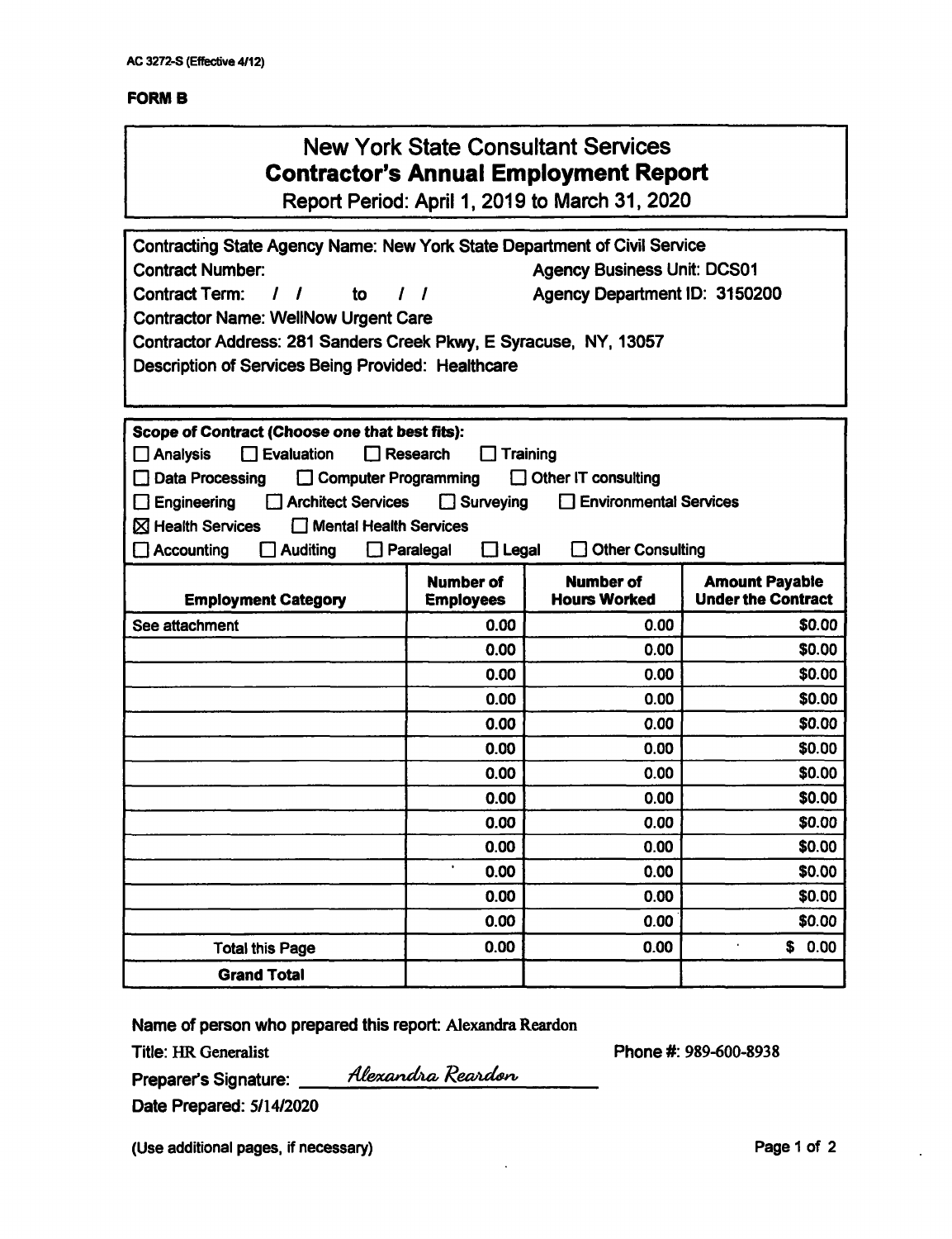| <b>Employment Category</b> | <b>Number of Employees</b> | <b>Number of Hours Worked</b> | <b>Approximate Amount Payable Under the Contract</b> |
|----------------------------|----------------------------|-------------------------------|------------------------------------------------------|
| Fellowship                 | 25                         | 2964.57                       | 99,757.78                                            |
| <b>GPN</b>                 | 24                         | 10580.22                      | 177,218.68                                           |
| <b>LPN</b>                 | 44                         | 144429.28                     | 2,599,727.04                                         |
| <b>Medical Asst</b>        | 47                         | 82581.42                      | 1,403,884.14                                         |
| <b>NP</b>                  | 44                         | 60069.89                      | 4,505,241.75                                         |
| <b>Nurse</b>               | 3                          | 34.87                         | 963.81                                               |
| <b>PA</b>                  | 46                         | 108145.3                      | 8,110,897.50                                         |
| <b>Patient Care Tech</b>   | 44                         | 15403.44                      | 215,648.16                                           |
| Reception                  | 47                         | 90216.97                      | 1,082,603.64                                         |
| <b>RN</b>                  | 17                         | 9057.24                       | 249,074.10                                           |
| <b>Scribe</b>              | 42                         | 112099.84                     | 1,457,297.92                                         |
| <b>Site Manager</b>        | 39                         | 59963.04                      | 1,379,163.72                                         |
| X Ray Tech                 | 48                         | 146603.67                     | 3,518,488.08                                         |
| <b>Grand Total</b>         | 862                        | 933165.64                     | 933165.64                                            |

 $\mathcal{L}^{\mathcal{L}}(\mathcal{L}^{\mathcal{L}})$  and  $\mathcal{L}^{\mathcal{L}}(\mathcal{L}^{\mathcal{L}})$  . The contribution of  $\mathcal{L}^{\mathcal{L}}$ 

 $\mathcal{L}^{\mathcal{L}}(\mathcal{L}^{\mathcal{L}})$  and  $\mathcal{L}^{\mathcal{L}}(\mathcal{L}^{\mathcal{L}})$  and  $\mathcal{L}^{\mathcal{L}}(\mathcal{L}^{\mathcal{L}})$ 

 $\mathcal{L}(\mathcal{L}(\mathcal{L}))$  and  $\mathcal{L}(\mathcal{L}(\mathcal{L}))$  and  $\mathcal{L}(\mathcal{L}(\mathcal{L}))$  . Then

 $\mathcal{L}(\mathcal{L}(\mathcal{L}(\mathcal{L}(\mathcal{L}(\mathcal{L}(\mathcal{L}(\mathcal{L}(\mathcal{L}(\mathcal{L}(\mathcal{L}(\mathcal{L}(\mathcal{L}(\mathcal{L}(\mathcal{L}(\mathcal{L}(\mathcal{L}(\mathcal{L}(\mathcal{L}(\mathcal{L}(\mathcal{L}(\mathcal{L}(\mathcal{L}(\mathcal{L}(\mathcal{L}(\mathcal{L}(\mathcal{L}(\mathcal{L}(\mathcal{L}(\mathcal{L}(\mathcal{L}(\mathcal{L}(\mathcal{L}(\mathcal{L}(\mathcal{L}(\mathcal{L}(\mathcal{$ 

 $\mathcal{L}(\mathcal{L}^{\mathcal{L}})$  and  $\mathcal{L}(\mathcal{L}^{\mathcal{L}})$  and  $\mathcal{L}(\mathcal{L}^{\mathcal{L}})$  and  $\mathcal{L}(\mathcal{L}^{\mathcal{L}})$